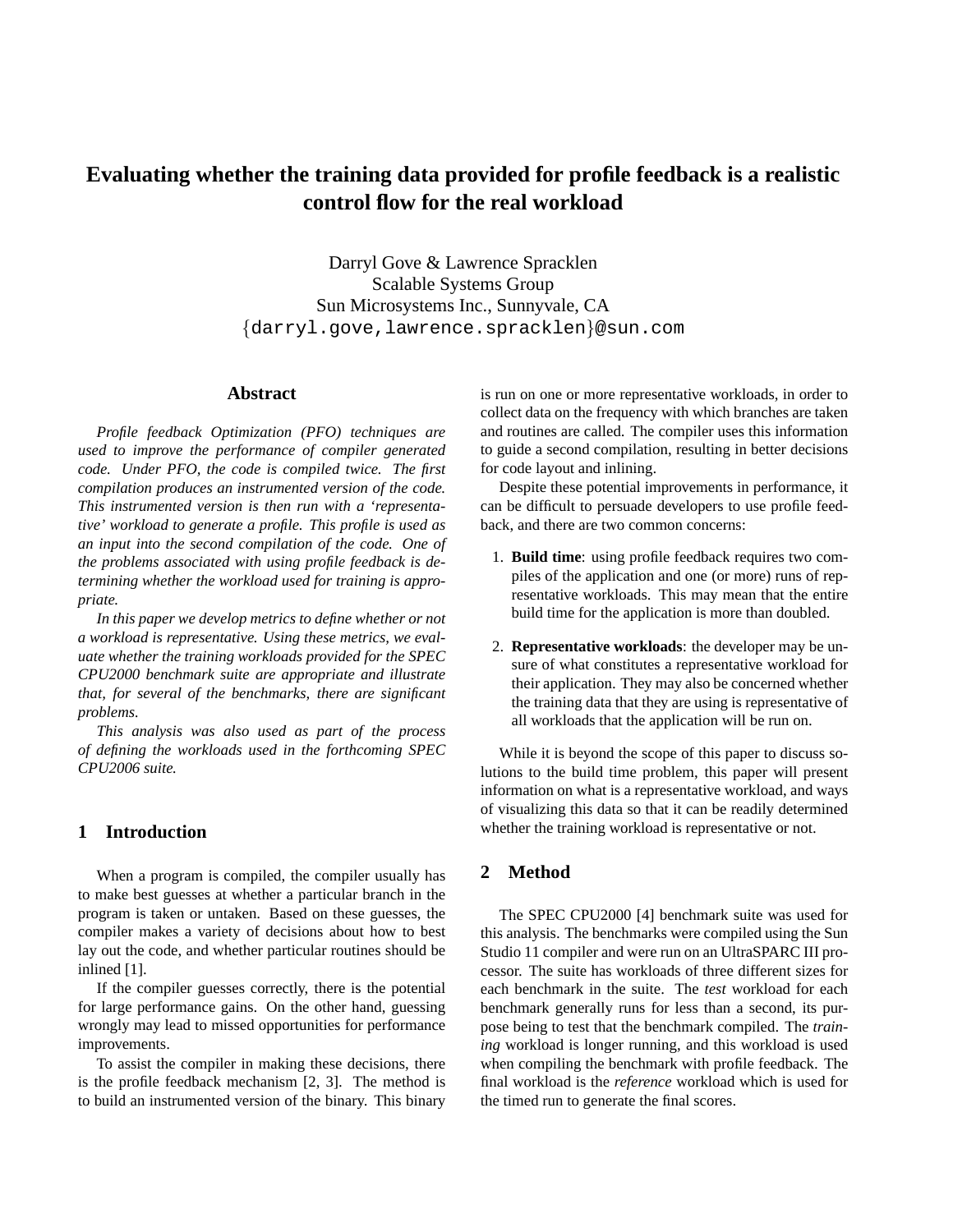| <b>CPU2000_int</b> | Correspondence between | <b>CPU2000_fp</b> | Correspondence between |
|--------------------|------------------------|-------------------|------------------------|
| <b>Benchmark</b>   | train and reference    | <b>Benchmark</b>  | train and reference    |
| $164$ .gzip        | 100%                   | 168.wupwise       | 100%                   |
| $175$ .vpr         | 100%                   | $171$ .swim       | 100%                   |
| 176.gcc            | 98%                    | 172.mgrid         | 98%                    |
| $181$ .mcf         | 100%                   | 173.applu         | 100%                   |
| 186.crafty         | 96%                    | 177.mesa          | 96%                    |
| 197.parser         | 99%                    | 178.galgel        | 83%                    |
| $252$ .eon         | 100%                   | 179.art           | 100%                   |
| 253.perlbmk        | 95%                    | 183.equake        | 100%                   |
| $254$ .gap         | 95%                    | 187.facerec       | 100%                   |
| 255. vortex        | 100%                   | 188.ammp          | 100%                   |
| 256.bzip2          | 96%                    | 189.lucas         | 89%                    |
| 300.twolf          | 100%                   | 191.fma3d         | 100%                   |
|                    |                        | 200.sixtrack      | 100%                   |
|                    |                        | $301$ .apsi       | 72%                    |

|  | Table 1. Correspondence Values between train and reference workloads |  |  |  |  |
|--|----------------------------------------------------------------------|--|--|--|--|
|--|----------------------------------------------------------------------|--|--|--|--|

To gather data on the correspondence between the branch behaviors of the various workloads, the codes were compiled without profile feedback, and with low optimization and then instrumented to collect data on both basic block frequency and the frequency with which each branch statement was taken or untaken. The instrumentation phase involved disassembling the applications, adding instrumentation code to the basic blocks, and then reassembling the applications. This introduces significant overhead into the run time, but does not alter the code paths.

The instrumented versions of the benchmarks were separately run on the training and reference workloads, leading to two sets of branch and basic block data for each benchmark.

In some cases a single 'workload' may comprise several runs of the application on different datasets. For these benchmarks, the behavior over all the datasets was collected.

## **3 Analysis using branch taken probabilities**

For each branch statement in an executable, data was collected on both the number of times that branch statement was encountered, and the number of times the branch was taken.

This data was collected for the train and reference workloads, and the results compared. The objective of this was to determine whether the train workload is 'representative' of the reference workload. The following definition of representative is proposed:

*A representative training workload is one in which the behavior of each individual branch*

#### *statement is similar to its behavior in the reference workload.*

The above definition is still imprecise, because it relies on the word 'similar'. In fact, the definition is good, but there are several ways of interpreting it.

- **Static or dynamic**: a critical difference is the number of static branches compared the number of dynamic branches. A static branch is one that appears in the disassembly of the application, a dynamic branch is a branch statement that gets encountered at runtime (accordingly, a single static branch can be encountered multiple times at runtime, and hence contribute many dynamic branches). For the purposes of this paper, the dynamic behavior of the branches is considered more important. The reason for this is that performance typically comes from improvements to the layout of the code that are derived from knowing the branch probabilities. The potential to improve performance depends on how often that code is used during the reference run of the benchmark. Hence improvements to the layout of code that is only encountered a few times during the run will have little opportunity to impact the runtime.
- **Probabilities**: although branches have probabilities of being taken or untaken, this level of detail can be reduced to whether the branch is usually taken or usually untaken. Put another way, a branch whose probability of being taken is greater than a half, is a usually taken branch. This is a useful simplification, since there is little practical difference between a branch that is taken 80% of the time, compared to a branch that is taken 90% of the time - both probabilities imply the same most likely code path. Using this simplification, one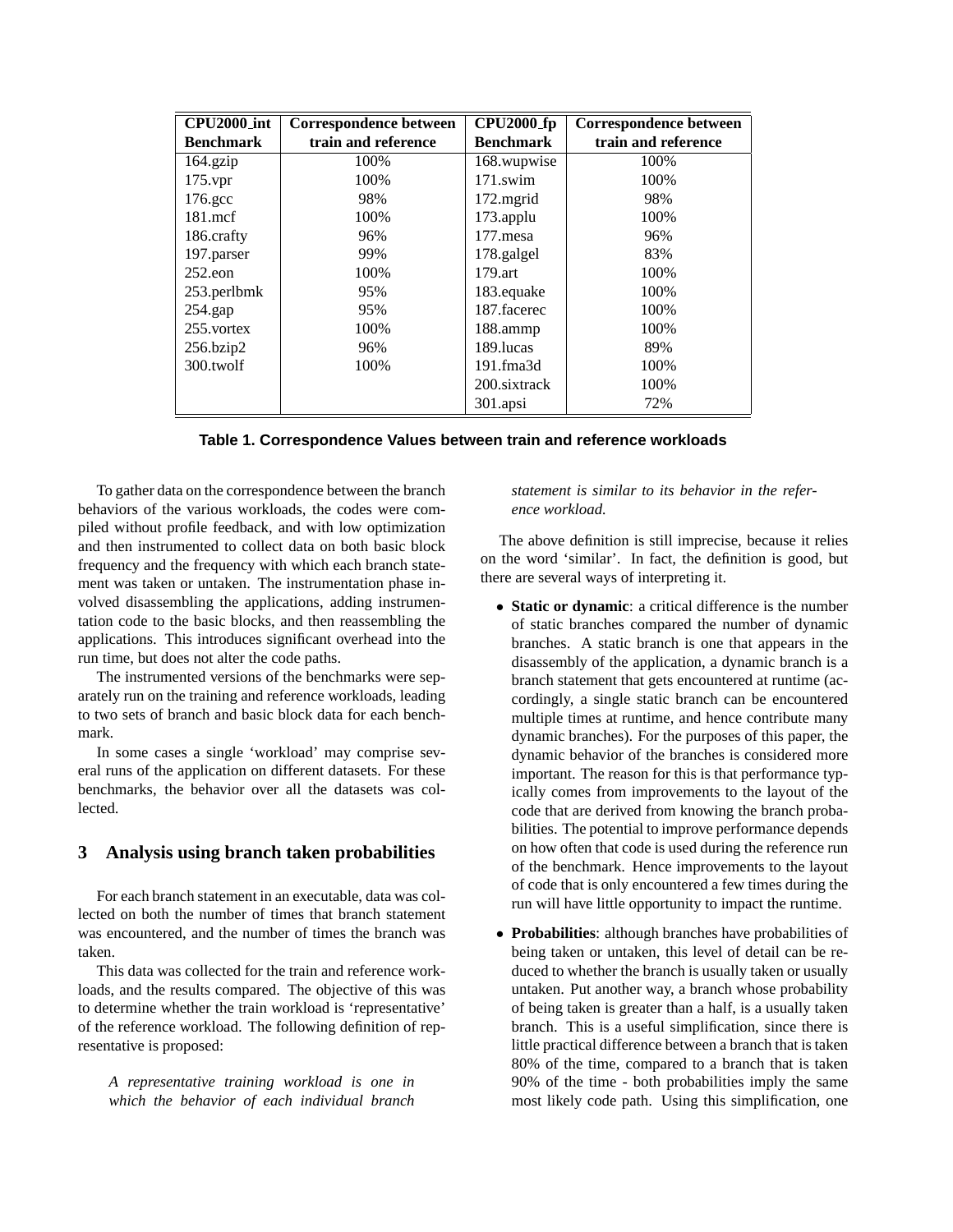

**Figure 1. 300.twolf branch probabilities**

measure of 'representativeness' is whether the branch is usually taken or usually untaken in both the training and reference workloads.

Taking these observations into account, a more precise definition of representative can be proposed:

*A representative training workload is one for which each static branch is either usually taken by both the training and reference workloads, or usually untaken by both of them.*

Using this definition, it is possible to determine a Correspondence Value (CV), as illustrated in Equation 1. In Equation 1,  $F_b$  is the number of times that a branch b is executed in the reference workload,  $TT_b$  has the value one if branch b is usually taken in the training workload (or zero otherwise) and  $RT_b$  has the value 1 if branch b is usually taken in the reference workload (or zero otherwise).

$$
CV = \frac{\sum_{b}(F_b * (TT_b == RT_b))}{\sum_{b} F_b} \tag{1}
$$

In this formula, the Correspondence Value ranges from zero, indicating that there is no agreement on branches between the training and reference workloads, to one where all the branches in both the training and reference workloads agree.

#### **4 Results using the Correspondence Value**

The Correspondence Value can be calculated for the workload pair of train and reference. Table 1 shows the results for the benchmarks in SPEC CPU2000.

From the results, it is apparent that most benchmarks have good agreement between the behavior of the branches in the training and reference workloads. However, three of the benchmarks show poor agreement: 178.galgel, 189.lucas, 301.apsi.

While it is useful to have a set of absolute numbers that give an indication of the degree of agreement between the workloads, it is rather hard to interpret these results. To make the results easier to understand, it is possible to present them graphically; the x and y axes on the charts are the probability that a given branch is taken, and the size of the mark made on the chart indicates the number of times that branch was executed in the reference workload.

Figures 1 through 4 show results from four of the 26 benchmarks in SPEC CPU2000; 178.galgel, 301.apsi, 186.crafty, and 300.twolf. The x-axis in each graph shows the probability of a branch being taken in the reference workload. The y-axis shows the probability of the branch being taken in the training workload. Consequently branches that are in the upper right or lower left quadrants are where the training and reference workloads agree, branches that appear in the other two quadrants are where the behavior in the training workload is not representative of the behavior in the reference workload. The size of the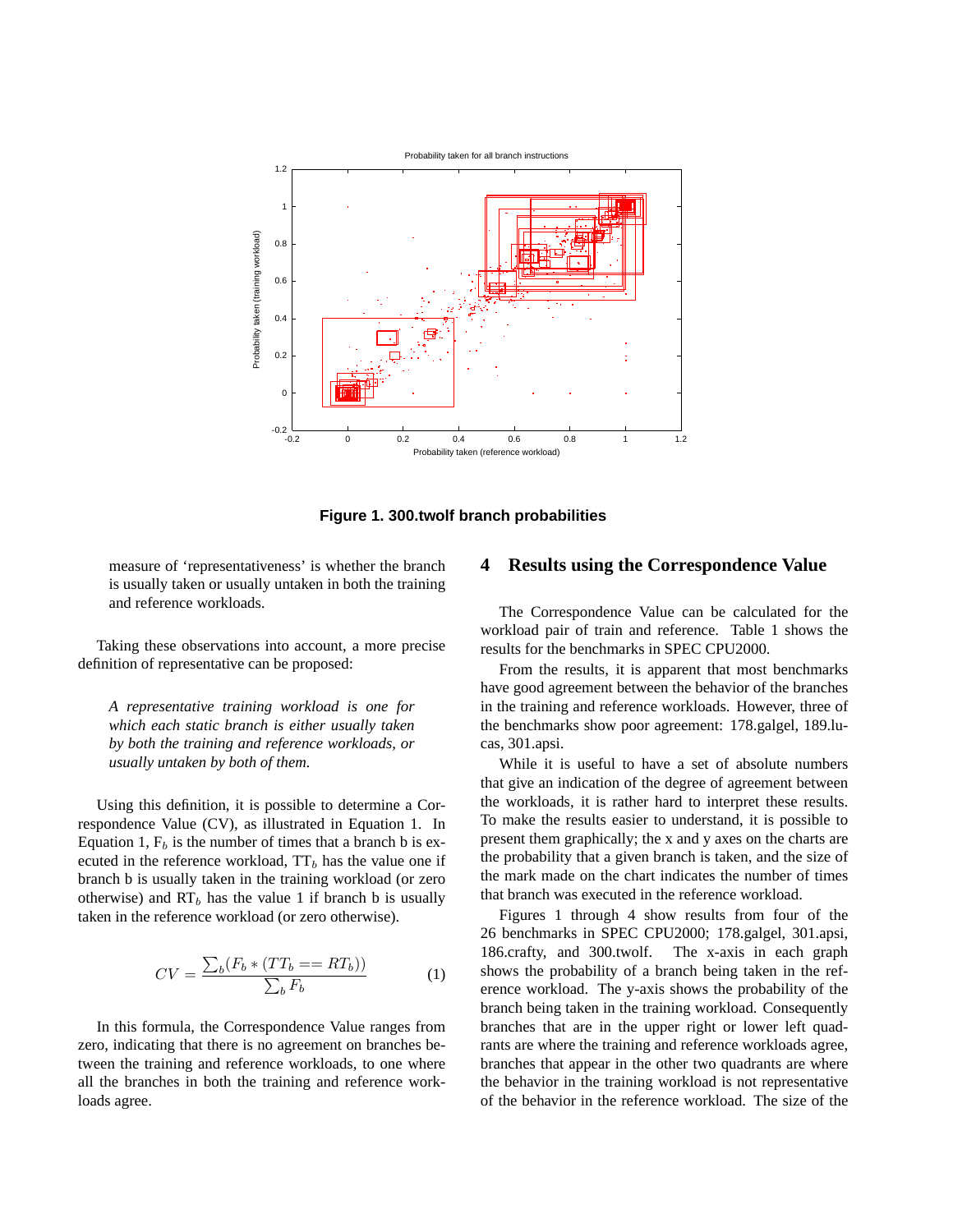

**Figure 2. 186.crafty branch probabilities**



**Figure 3. 178.galgel branch probabilities**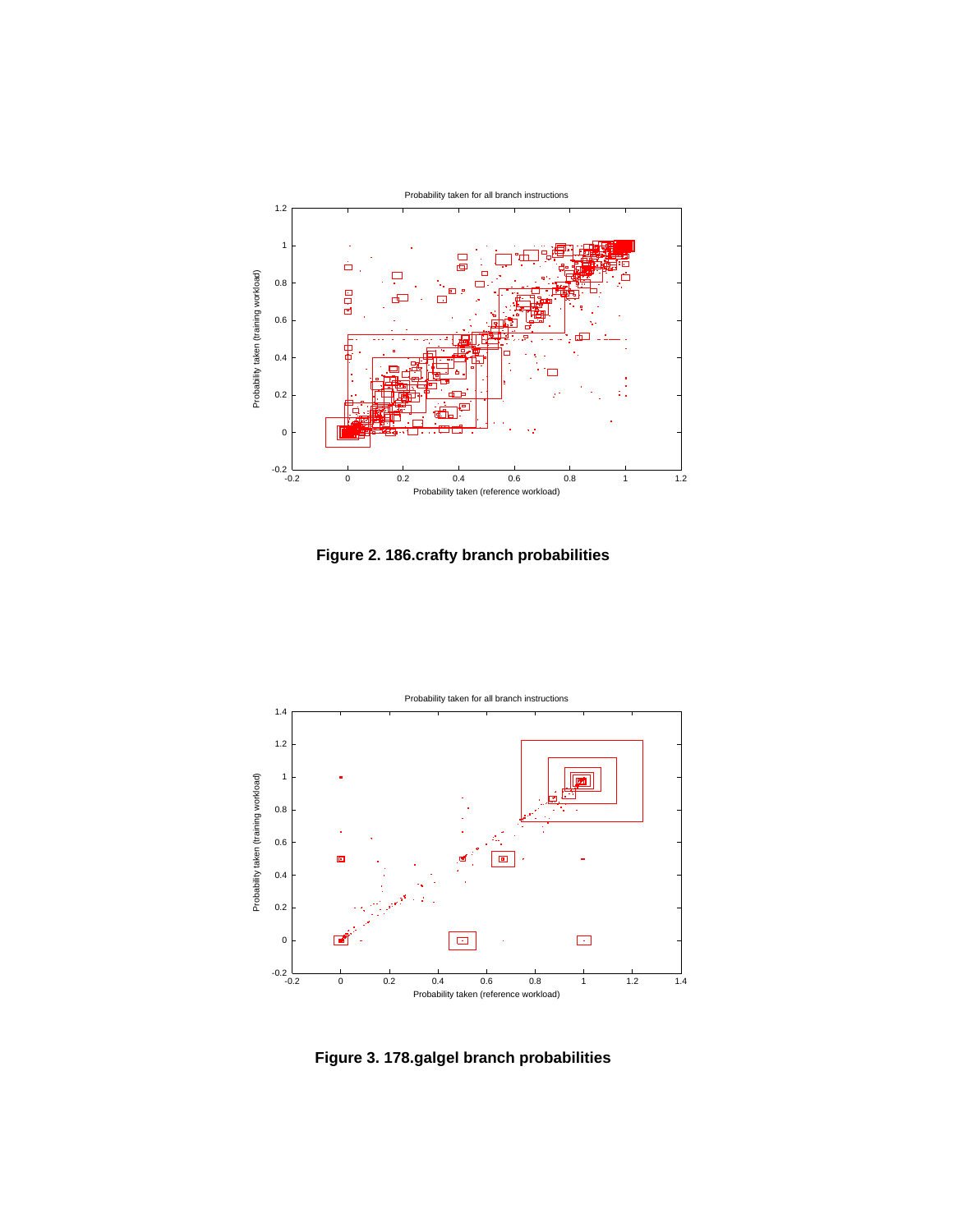

**Figure 4. 301.apsi branch probabilities**

mark used to plot each data point is determined by the number of encounters for that branch in the reference workload as a proportion of the maximum number of encounters for any single branch . A frequently encountered branch will have a large square, a branch that is rarely encountered will be denoted by a small dot. Branches that would not appear on the chart using this metric have had their point size increased so that they are visible.

Focusing on each workload individually, it is possible to observe:

- 300.twolf (Figure 1) shows very good correspondence between the training and reference workloads. The branches are all plotted in either the top right (indicating that they are usually taken for both the training and reference workloads), or in the bottom left (indicating that they are usually untaken in both training and reference workloads) quadrants. Furthermore the majority of the branches that are frequently encountered in the reference workload appear on the diagonal, which indicates that the probability of them being taken is similar for both workloads.
- 186.crafty (Figure 2) has many branches, the majority of the branches are plotted in either the top right or bottom left quadrants (indicating a good agreement between training and reference workloads). The branches are spread around the diagonal indicating that the probability of being taken in the training and reference workloads are not exactly the same, but this is al-

most certainly a characteristic of the application rather than a weakness in the quality of the training workload. There are also a small number of branches that appear in the top left and bottom right quadrants, indicating a disagreement between the training and reference workloads, again this is probably to be expected.

- 178.galgel (Figure 3) has a few slightly important branches that are plotted in the bottom right quadrant. These represent branches which are usually taken in the reference workload, but untaken in the training workload. The most frequently executed branches are in the upper right quadrant, indicating that they are usually taken for both the training and reference workload. This is to be expected of a floating point benchmark which has a number of loops with high trip count.
- 301.apsi (Figure 4), has a number of branches which are poorly predicted by the training workload. There are several significant branches that are plotted in the lower right quadrant, indicating that they are usually taken by the reference workload, but usually untaken by the training workload. There are also a number of branches, which are frequently executed by the reference workload, that are usually taken by the reference workload, but are only taken half the time by the training workload.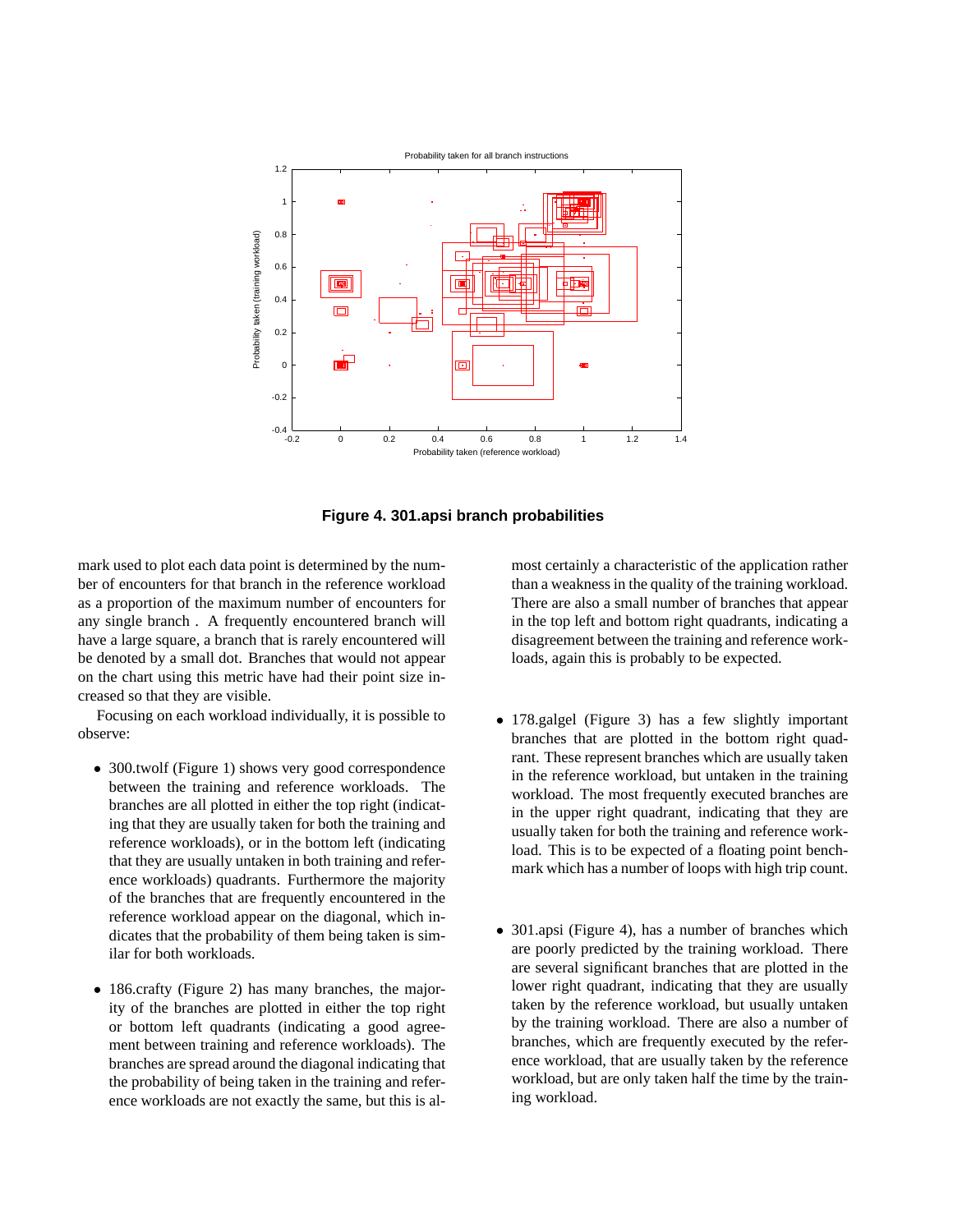| <b>CPU2000_int</b> | Coverage of        | <b>CPU2000_fp</b> | <b>Coverage of</b> |
|--------------------|--------------------|-------------------|--------------------|
| <b>Benchmark</b>   | reference by train | <b>Benchmark</b>  | reference by train |
| $164$ .gzip        | 100\%              | 168.wupwise       | 100%               |
| $175$ . vpr        | 100%               | $171$ .swim       | 100%               |
| 176.gcc            | 100%               | $172$ .mgrid      | 100%               |
| $181$ mcf          | 100%               | $173$ .applu      | 100%               |
| 186.crafty         | 100%               | 177.mesa          | 98%                |
| 197.parser         | 100%               | 178.galgel        | 85%                |
| $252$ .eon         | 100%               | $179.$ art        | 100%               |
| 253.perlbmk        | 100%               | 183.equake        | 100%               |
| $254$ .gap         | 99%                | 187.facerec       | 100%               |
| 255. vortex        | 100%               | 188.ammp          | 100\%              |
| 256.bzip2          | 100%               | 189. lucas        | 81%                |
| 300.twolf          | 100%               | 191.fma3d         | 100%               |
|                    |                    | 200.sixtrack      | 100%               |
|                    |                    | 301.apsi          | 37%                |

| Table 2. Coverage between train and reference workloads |  |  |  |
|---------------------------------------------------------|--|--|--|
|---------------------------------------------------------|--|--|--|

#### **5 Analysis using basic blocks**

An alternative approach is to use the execution counts for basic blocks (a basic block is a small segment of code which has only one entry point and all the instructions in the block are executed the same number of times). An advantage of this approach is for the situation where a single branch has multiple possible targets (the exact target determined at runtime), in this situation it is not possible to assign a branch probability, but it is possible to look at the frequency of execution of all the target basic blocks.

In the case of branches, it is possible to determine the number of times that a branch is taken out of the total number of times that it could have been taken, and hence derive a single valued probability of being taken for that branch. Unfortunately, basic block counts lack a denominator that could be used to convert them into a similar probability. Furthermore, basic block counts will scale with runtime, so the longer the run of the application, the more times each basic block is executed. It is therefore necessary to turn the basic block counts into something which has no dependency on the length of the run.

The simplest way of converting basic block counts into a single value is to use them to derive coverage data for the pair of workloads. This leads to the following description of a representative workload:

*A representative training workload will exercise all the frequency executed basic blocks of the reference workload.*

This can be represented as follows: let  $C_t$  be a count of the number of times that the basic block was executed in the training workload. Let  $Cr_i$  be the number of times that the

basic block was executed in the reference workload. The coverage can be calculated as illustrated in Equation 2.

$$
coverage = \frac{\sum_{i} Cr_{i} * (Ct_{i} > 0)}{\sum_{i} Cr_{i}} \tag{2}
$$

The value for coverage runs from zero, indicating that none of the frequently executed basic blocks in the reference workload are executed by the training workload, to one indicating that the training workload executes all the basic blocks that the reference workload uses.

Other, more elaborate, formulae for handling basic block counts were considered. However the more complex formulae produced results which were more subject to interpretation than this simple measure of code coverage. The other consideration is that a training workload which fails to even cover the critical sections of the real workload is obviously unable to provide correct training data.

## **6 Results using basic block coverage**

The results for basic block coverage are illustrated in Table 2. The data shows that the training workloads for most of the benchmarks cover all the important basic blocks for the reference workloads. Unfortunately, three benchmarks have training workloads that are inadequate: 178.galgel, 189.lucas, and 301.apsi. With 37% coverage, 301.apsi has very low coverage of the reference workload by the training workload.

Again, it is easier to interpret this data when presented in a graphical format. In the graphs depicting coverage, the basic blocks are sorted into order of increasing execution count. The x-axis shows the basic block ordering for the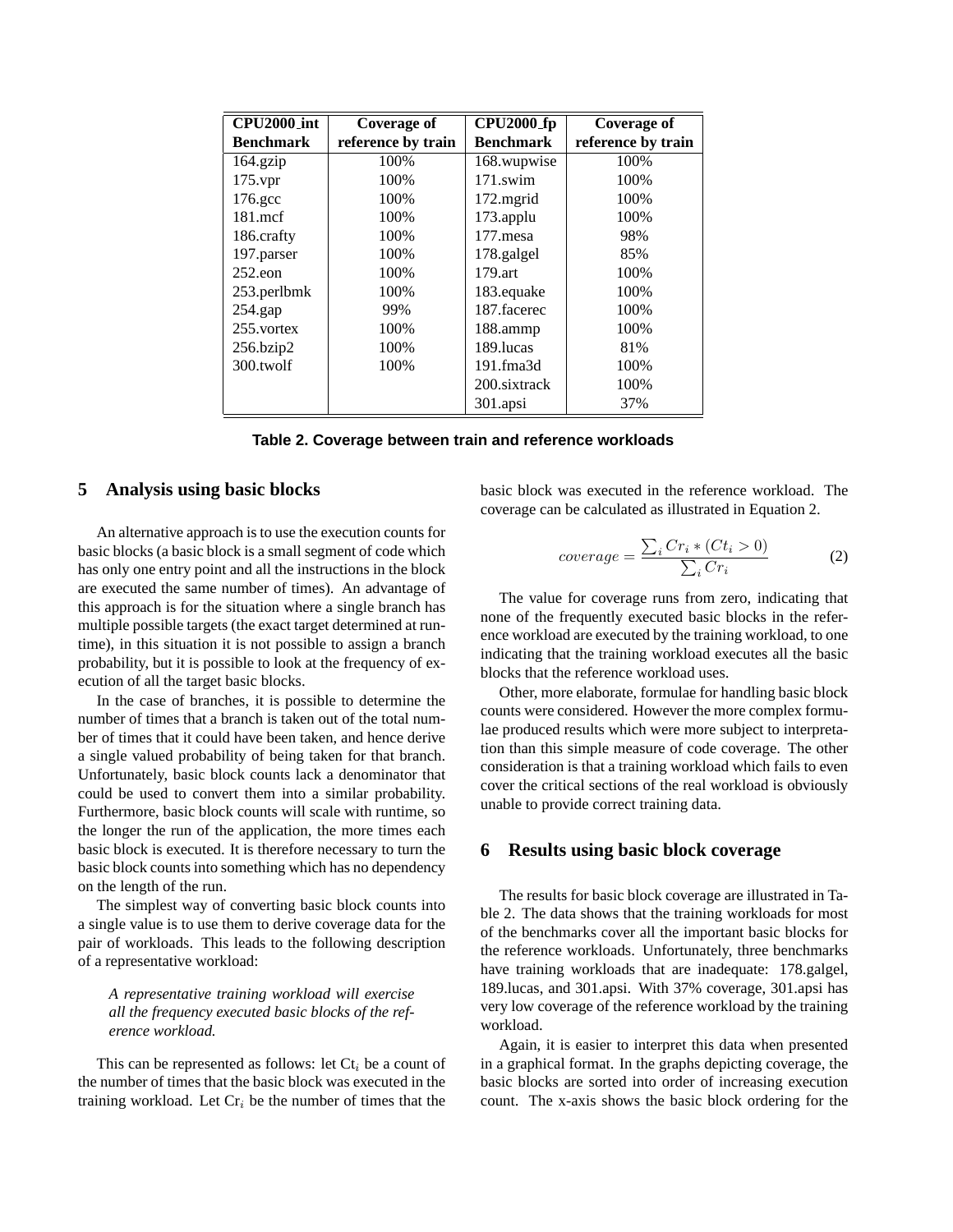

**Figure 5. 300.twolf code coverage agreement**



**Figure 6. 301.apsi code coverage agreement**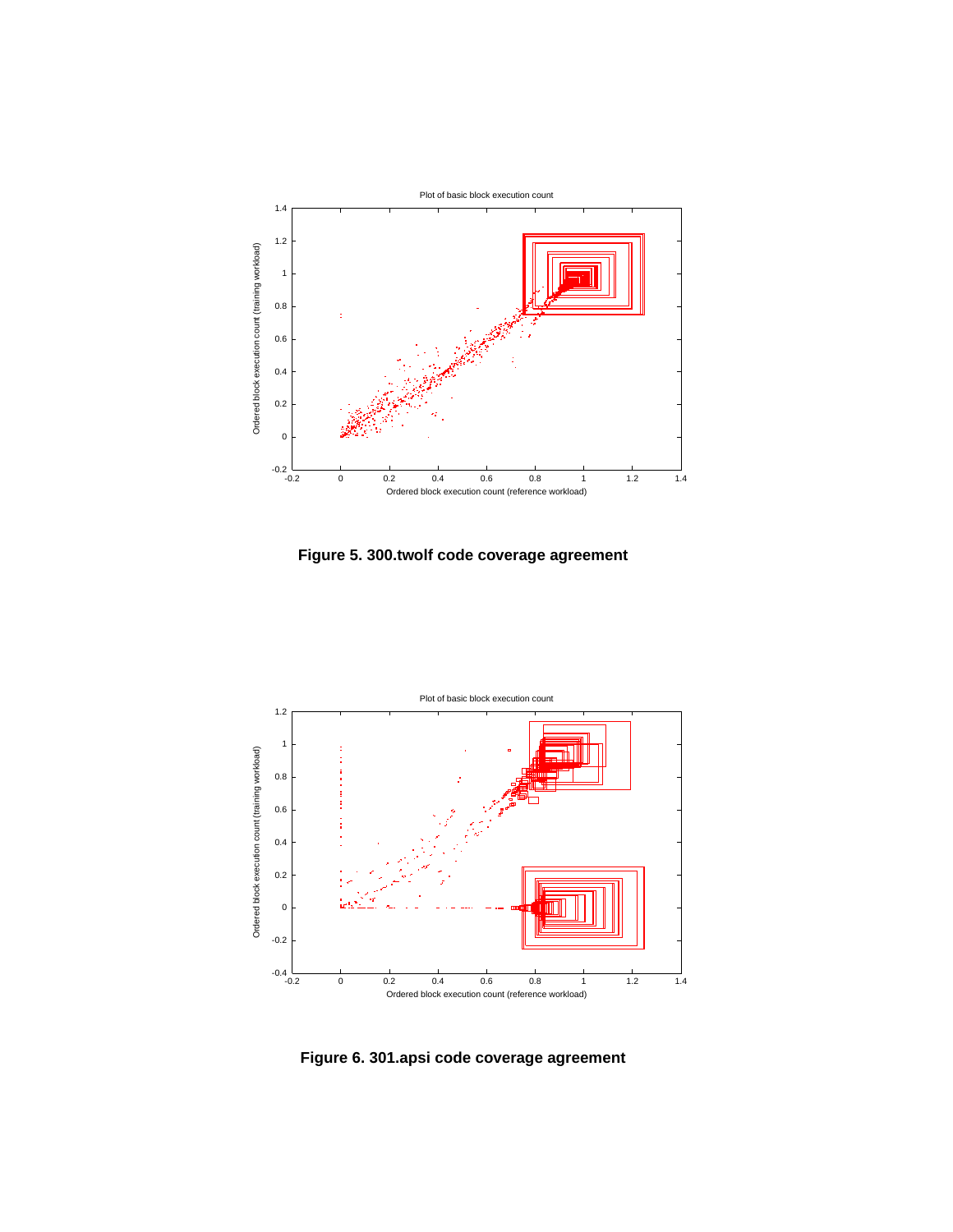reference workload, the y-axis shows the basic block ordering for the training workload. A basic block which has a low execution count for both the training and reference workloads will appear at the origin; a basic block which has a high execution count for both the training and reference workloads will appear at the top right of the chart. The size of the mark used for each data point corresponds to the execution count of the basic block in the reference workload scaled against the execution count for the basic block with the highest execution count. Blocks that would not appear on the chart using this metric have had their point sized increased so as to be visible.

It is worth observing that the size of the mark is correlated with the order of the block on the x-axis, but the size of the mark conveys additional information. Two basic blocks may have adjacent ordering, but have very different execution counts.

In these charts, the ideal shape would be a line that from bottom left to top right that indicates that the basic blocks in the training dataset are ordered in the same way as the basic blocks in the reference dataset. A shape which indicates poor agreement, between the training and reference workloads, would manifest as important basic blocks appearing significantly off the diagonal.

The charts convey slightly more information than the calculations of coverage. The coverage calculation is just evaluating the important basic blocks in the reference workload that are not executed in the training workload. These basic blocks will appear along the y=0 axis in the chart. The charts display more information than this, since they will also highlight blocks which are rarely executed in the training workload but frequently executed in the reference workload.

Figures 5 and 6 show the basic block count correspondence for the benchmarks 301.apsi and 300.twolf and illustrate:

- 300.twolf (Figure 5) has the shape of a 'lolly-pop' all the basic blocks that have high execution count in the reference workload are also the most frequently executed blocks in the training workload.
- 301.apsi (Figure 6) has a problem where the frequently executed basic blocks in the reference workload are not executed in the training workload.

# **7 Discussion of coverage data**

It would seem reasonable to expect that the basic block count data could be used in more advanced ways than to just calculate coverage. In fact, it would seem that coverage would be such a simple measure that it would not help. However, coverage actually turns out to be a useful measure for the following two reasons:

- 1. It is easy to calculate, and there is no ambiguity or subjectiveness in the results.
- 2. It is a low bar for representativeness of the code, training workloads which do not cover the important sections of the application cannot train those sections.

Several alternatives were considered, such as a correlations based on the order of the basic blocks or a comparison of the profiles of the two workloads. However these had a number of issues:

- The formulae made some assumptions about the distribution of the data, and these assumptions may not have been valid for all situations.
- The results of the formulae were often skewed either by the number of unimportant blocks, or by a slight difference in ordering for the important blocks. This rendered the formulae either very insensitive, or very sensitive.
- If the training workload over-trained an area of the code, this changed the profile making it dissimilar to the reference workload, even if the critical sections of the workload matched.
- The calculations produced numbers which were statistics with no connection to a characteristic of the actual code.

# **8 Related Work**

There is a significant body of research focussed on feedback profile optimizations and workloads. In [5], the effectiveness of the training profile is investigated by examining the performance benefits observed by leveraging a specific profile. In [6], the author discuses the problems associated with generating profile data for dynamic libraries, which are used by numerous applications in varying ways. In [7], the authors introduce a metric, instructions per mispredicted branch, for determining the importance of profile feedback optimizations for a specific application. They use this to evaluate whether training data will result in a significant performance gain, which is a complementary approach to that taken in this paper, where we reduce the problem space by focusing on just the branch and basic block behaviors.

Much of the recent research that is relevant to our discussion of 'representative' workloads for feedback profile optimizations has been undertaken, not in the context of FPO analysis, but rather to reduce the simulation space for processor design. Rigorous, data-driven, processor design, requires simulation time of target workloads on cycleaccurate simulators. These simulators are slow and, as a result, it is infeasible to simulate the entirety of every target